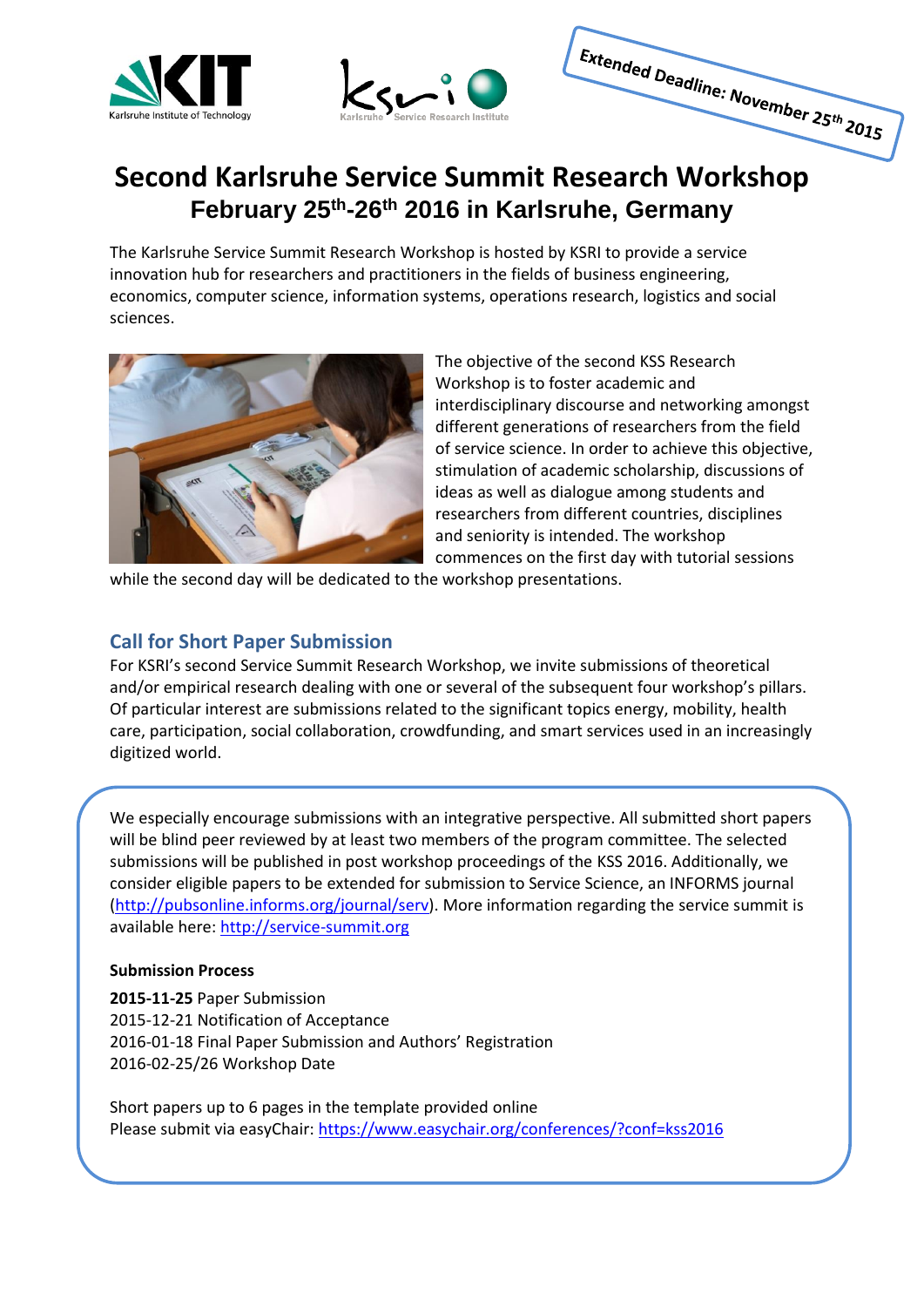#### **Energy and Mobility Services**

The energy sector continues to undergo substantial structural changes. Currently, the expanding usage of renewable energy sources (RES), the decentralization of energy supply and the market penetration of electric vehicles have a significant impact on the future development of services in energy and mobility. In the energy sector, for instance, the share of self-generated electricity in the overall electricity demand steadily increases. Consequently, utilities are transforming their business models from pure delivery of energy to tangible (energy) service providers. While services for the energy sector were traditionally considered technical affordances (e.g., ancillary services), the recent increase in "prosumption" shows that the need for a set of tangible, non-technical services in the energy retail market, taking consumer engagement into consideration, is no longer an issue of future services, but current reality. Moreover, the increasing volatility and uncertainty of power supply lead to a rising demand for flexibility, which cannot be provided by the conventional supply side alone. Services focusing on the demand side such as appropriate incentives (e.g. electricity tariffs), market designs, and service level concepts need to be developed and introduced. This requires new services in electricity retail markets, innovative marketing and comprehensive acceptance research and the investigation of future business models. Moreover, the concept of service quality needs to be adapted to these developments and appropriate service level indicators need to be developed. Electric vehicles might be a part of this concept. Furthermore, mobility and other services are required in order to simplify the market run-up and user acceptance of EV. This pillar therefore seeks contributions enhancing the understanding of the future role of services in energy economics and emobility. Moreover, presentations and papers addressing the appropriate use of decision support methods in different phases of service innovation and marketing in these domains are welcome. Relevant topics include, but are not limited to:

- Service innovation, marketing and evaluation in energy economics and e-mobility
- Service level engineering in electricity retail markets
- Services for mobility 2.0
- The role of smart grids and smart markets to foster demand-side flexibility
- User acceptance analysis of new tariffs (e.g. curtailable load or dynamic pricing) or new technologies (e.g. e-mobility)
- Design and evaluation of business models in energy and mobility markets

#### **Healthcare Services**

Demographic changes cause higher patient demands alongside severe cost pressure and increasing quality requirements. Therefore, more efficient healthcare services and logistics are desirable. Even though underlying planning problems in the area of Operations Research resemble the ones from other service or manufacturing industries (e.g., scheduling of different tasks, processes or appointments) healthcare services are especially challenging, because patients need different care than, for example, parts of cars. In addition, particularly interdisciplinary approaches are necessary for research on and improvement of healthcare services. Since Information Systems have high potentials for improving efficiency, they also play an important role.

For this track, practitioner submissions are explicitly encouraged in order to enable fruitful discussions on current challenges and possible solutions. Relevant topics or case studies include, but are not limited to:

- Operations Research for Healthcare Services, e.g. Appointment Planning, Ambulance Planning / EMS Planning, Home Healthcare Planning, Long-term Care Planning
- **•** Hospital Logistics
- Health Services Research
- Hospital Information Systems and Telemedicine Systems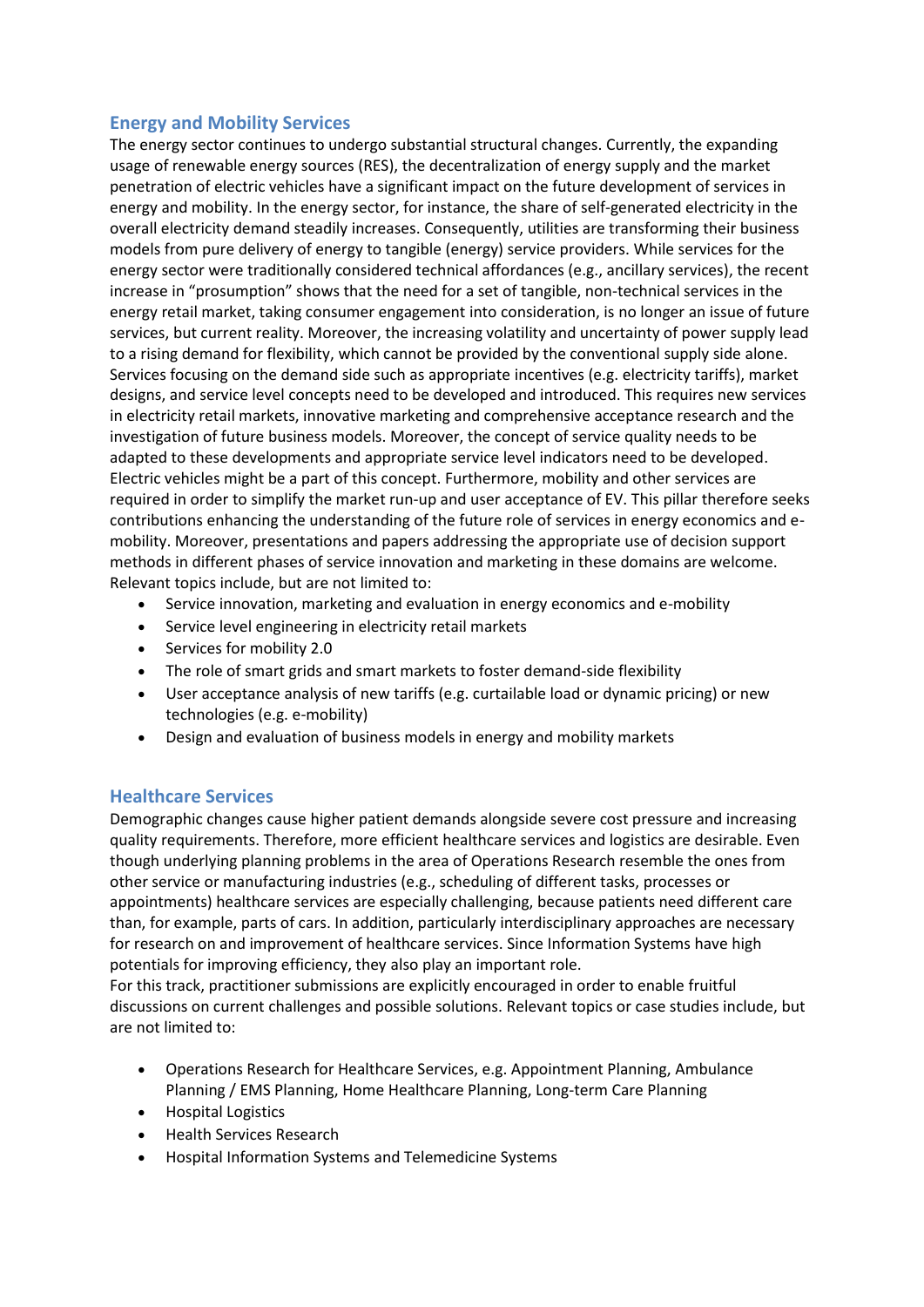#### **Participation & Crowd Services**

Today, crowd-based and participatory approaches are playing an increasingly important role in tackling innovative endeavors. Thus, platforms in the areas of open innovation, crowdfunding, participatory budgeting, crowdsourcing, idea markets are used by a broad set of organizations to facilitate innovation processes and enhance engagement of people who effected by their outcomes. Governmental organizations involve citizens, companies their wider staff, others engage parties from outside of their organization in strategic, direction setting activities. The employed approaches contribute to the generation, conceptualization, evaluation, funding, implementation, and increased acceptance of related projects. However, there is a lack of interdisciplinary research for understanding cognitive and collaborative processes that underpin these platforms, design options for approaches and their appropriateness for different settings and goals.

This track aims to shed light on the understanding and design of participatory and crowd-based approaches in the area of innovative endeavors. For this workshop we welcome research-in-progress papers and papers outlining research designs including early indicative results. Relevant topics or case studies include, but are not limited to:

- Crowd Services: Crowdfunding, Crowdwork, Crowdsourcing, Strategy Crowdsourcing, Participatory Budgeting, Idea Markets
- Open Innovation
- Disentangling and understanding participant and facilitator behavior
- Analyzing social interaction and social network structures
- Design of Crowd Services and related platform concepts
- Metrics of quality and assessment
- Boundaries and limitations of crowd services

#### **Industry 4.0 and Internet of Things**

Market competitiveness as well as new technology developments raise the need for constantly reshaping and improving the organizational, controlling and manufacturing aspects of the lifecycle of products and services. Production industries are increasingly characterized by individualized customer needs shaping not only the final result but also the actual design, development, manufacturing and delivery process steps, as well as the associated business models. Furthermore, flexibility, customization and the need to be able to support real-time scenarios are crucial in order to be able to keep up to date with current developments. These requirements aim to be addressed by Industry 4.0 – a vision of tomorrow's manufacturing, where in intelligent factories, machines and products communicate with each other, cooperatively driving production.

Key technological pillars for realizing Industry 4.0 are cyber-physical systems, the Internet of Things (IoT) and the Internet of Services, which together facilitate the vision of the Smart Factories. Cyberphysical systems represent, control and monitor the actual physical processes, by creating a virtual copy of the physical world and making decentralized autonomous decisions. Facilitated by the Internet of Things, which refers to a worldwide network of interconnected heterogeneous objects that are uniquely addressable and are based on standard communication protocols, these intelligent autonomous systems are able to communicate with each other and with humans in real time. Furthermore, via the Internet of Services, both internal and cross-organizational services are offered and utilized by participants of the value chain. Finally, in the current era of digitalization, such scenarios are unthinkable without the utilization of Big Data technologies, where large data sets provided by the interconnected objects can be stored, managed and analyzed with scalable methods. Naturally, the employment of these technologies is associated with the need to evolve and develop new adequate business models.